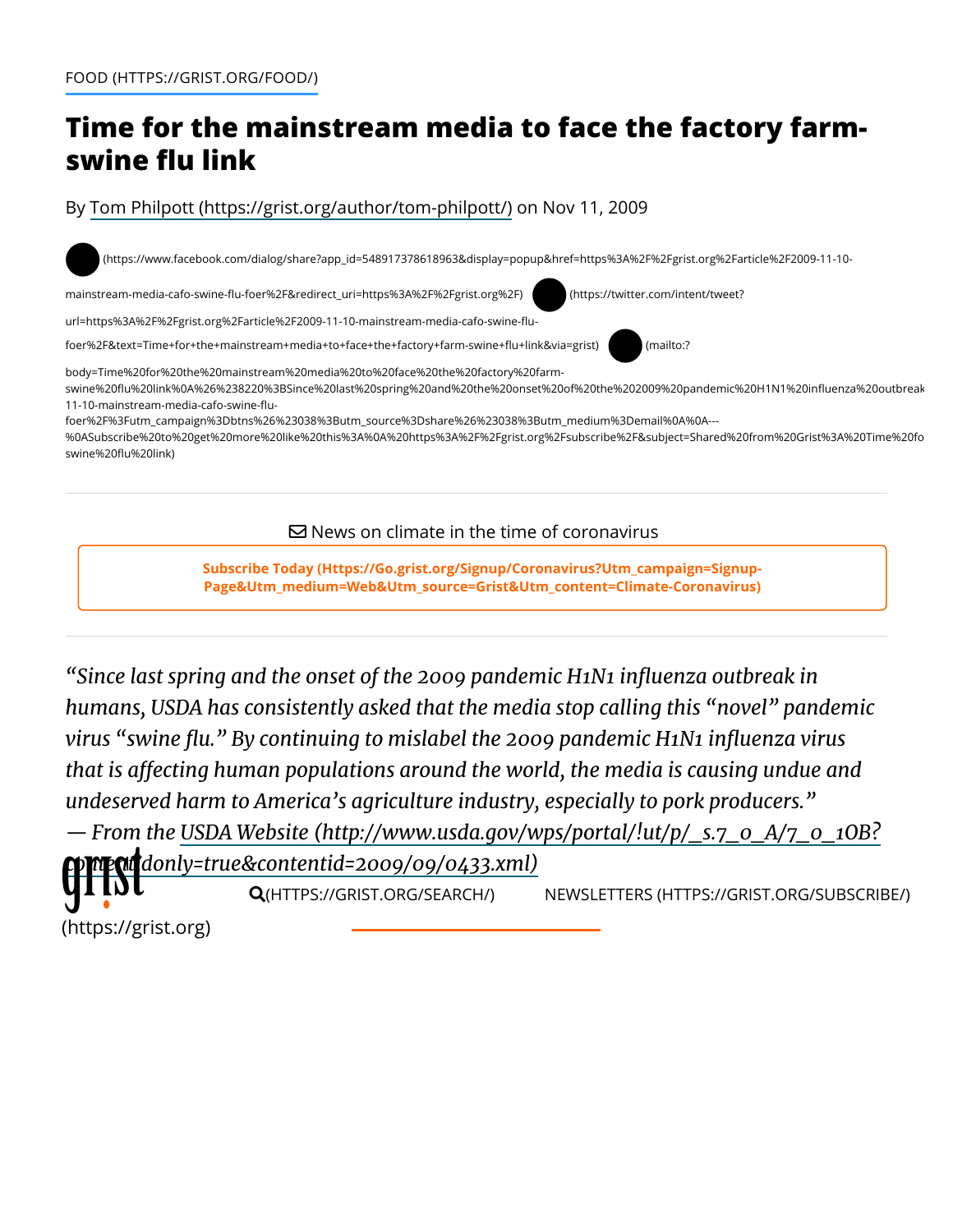Novelist-turned-anti-meat-pamphleteer Jonathan Safran Foer made a stark claim about swine flu on *The Ellen DeGeneres Show* recenly:



## [\(http://ellen.warnerbros.com/2009/11/jonathan\\_safran\\_foer\\_reveals\\_s.php\)](http://ellen.warnerbros.com/2009/11/jonathan_safran_foer_reveals_s.php)

This swine flu that's now an epidemic, they've been able to trace it back to a farm in North Carolina… A hog farm. Nobody knows this. Nobody talks about it. We've been told this lie that it came from Mexico.

Well, the situation is even worse than Foer suggests. Authorities aren't actually saying the novel strain of swine flu "came from Mexico." That would be uncomfortable, because it first cropped up there a few miles from vast hog [operations run by U.S. pork giant Smithfield. \(/article/2009-04-28-more](https://grist.org/article/2009-04-28-more-smithfield-swine/)smithfield-swine/)

But they are insisting that "pork is safe"–and doing little or nothing to monitor hog confinements for evidence of infection.

For years before the current outbreak, scientists openly worried that CAFOs (concentrated animal feedlot operations) provided excellent arenas for the generation and spread of dangerous new flu varieties.

Yet another bit of evidence on this score crossed my desk this week: a "News Focus" piece that ran in *Science* back in 2003 called "Chasing the Fickle Swine Flu." [\(https://grist.files.wordpress.com/2009/11/2003\\_science\\_swineflu.pdf\) \(PDF\) It's](https://grist.files.wordpress.com/2009/11/2003_science_swineflu.pdf) jumping-off point is the very incident Foer pointed to on Ellen-the outbreak of a novel strain of flu, genetically related to the current strain, on a North Carolina farm in 1998. The opening is worth quoting at length: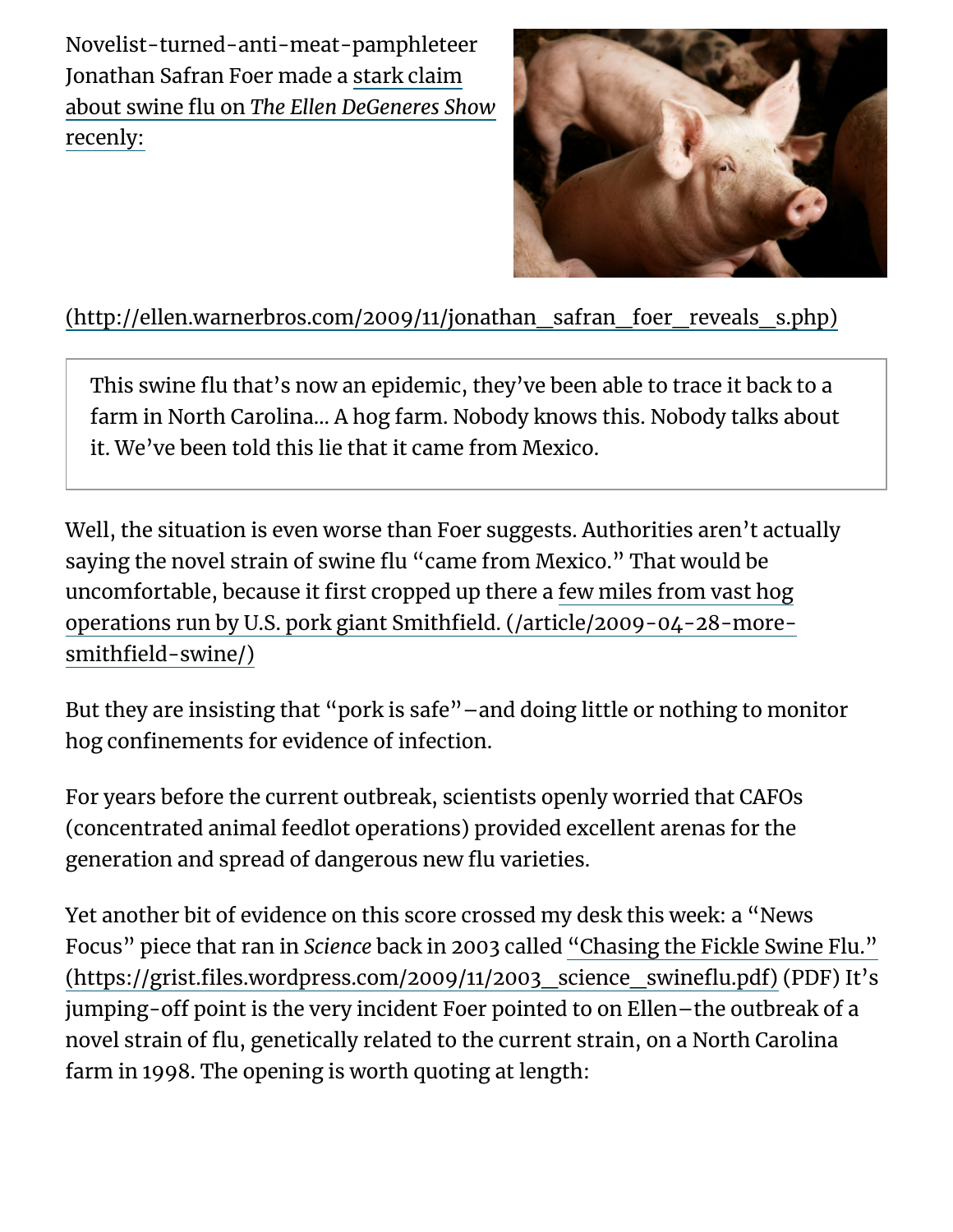One of the first signs of trouble was a barking cough that resounded through a North Carolina farm in August 1998. Every pig in an operation of 2400 animals sickened, with symptoms similar to those caused by the human flu: high fever, poor appetite, and lethargy. Pregnant sows were hit hardest, and almost 10% aborted

their litters, says veterinary virologist Gene Erickson of the Rollins Animal Disease Diagnostic Laboratory in Raleigh. Many piglets that survived in utero were later born small and weak, and some 50 sows died.

The culprit, a new strain of swine influenza to which the animals had little immunity, left veterinarians and virologists alike puzzled. **Although related flu strains in birds, humans, and pigs outside North America constantly evolve, only one influenza subtype had sickened North American pigs since 1930. That spell was suddenly broken about 4 years ago, and a quick succession of new flu viruses has been sweeping through North America's 100 million pigs ever since. T**his winter, for example, up to 15% of the 4- to 7-week-old piglets on a large Minnesota farm died, even though their mothers had been vaccinated against swine flu, says veterinary pathologist Kurt Rossow of the University of Minnesota, Twin Cities. [Emphasis added.]

Here we have a phenomenon I've written about before: the flu strains circulating through the U.S. swine herd didn't mutate much after 1930–until 1998. The novel strain that emerged in a North Carolina CAFO then was devastating for pigs, whose immune systems did not recognize it; but luckily, it didn't have the genetic chops to jump to humans.

By 2003, scientists were actively worried that would soon change, the *Science* article reveals.

"Within the swine population, we now have a mammalian-adapted virus that is extremely promiscuous," one researcher told the magazine. "We could end up with a dangerous virus," i.e., a mutation that jumps to humans.

And researchers were looking to the CAFO as the site where such a thing could rear up. In the 1990s, hog farming underwent an unprecedented process of intensification and consolidation. As *Science* put it: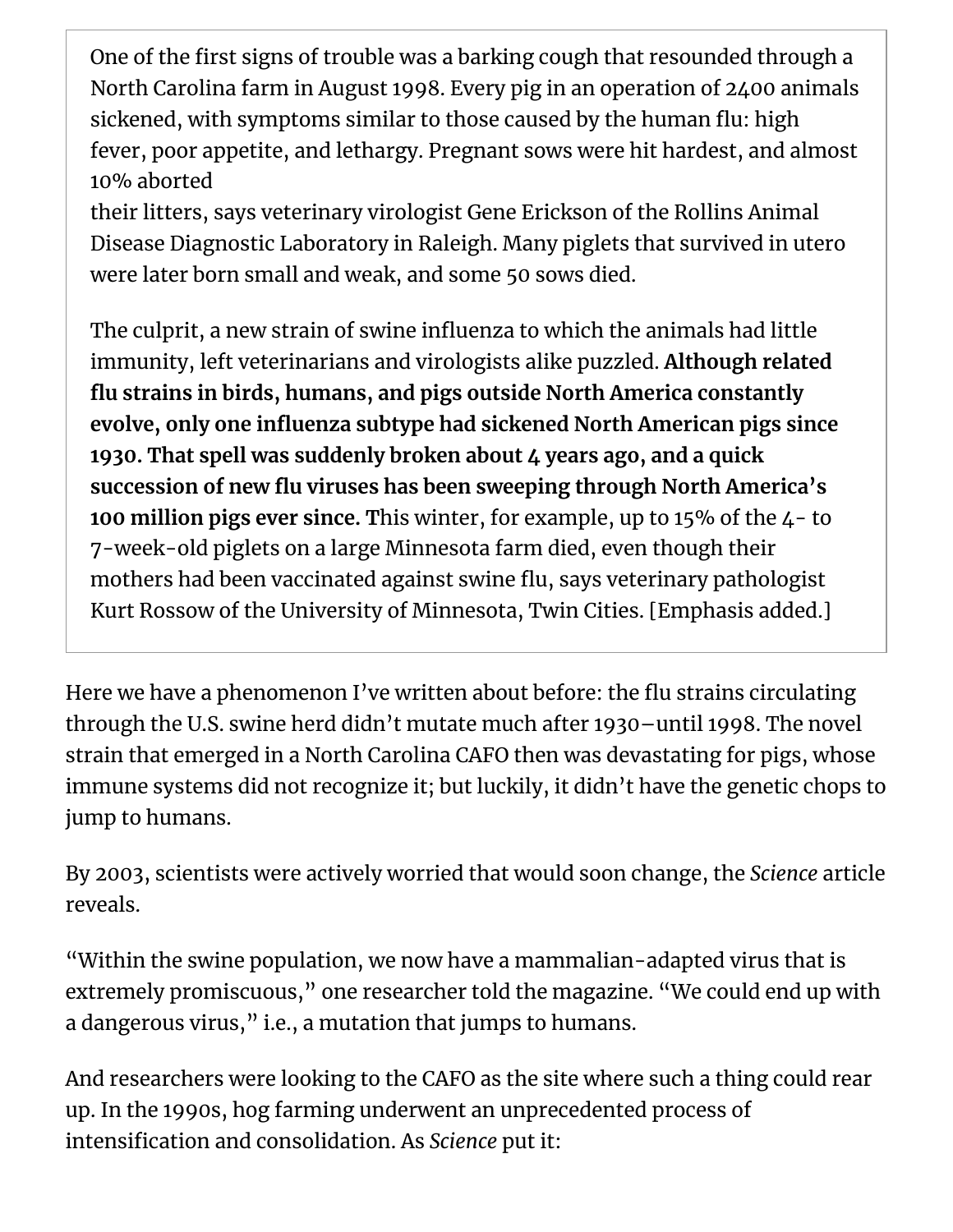In the past decade, big swine producers have gotten bigger, and many small producers have gone out of business. The percentage of farms with 5000 or more animals surged from 18% in 1993 to 53% in 2002, according to Rodger Ott, an agricultural statistician at the National Agricultural Statistics Service in Washington, D.C.

Back in 2003, there was no taboo about stating the obvious:

"With a group of 5000 animals, if a novel virus shows up, it will have more opportunity to replicate and potentially spread than in a group of 100 pigs on a small farm," [University of Minnesota veterinary pathologist Kurt] Rossow says.

But giant hog confinements weren't the only sites of concern: Another vet-science expert warned *Science* of the concern that small-scale, pasture-based operations are even more menacing than CAFOs, because "pigs in outside pens, as is common on small farms, can be exposed to the droppings of migratory waterfowl, which may contain infectious viruses; large-scale confinement agriculture may prevent such exposure."

Right. But that particular expert happened to be the "director of veterinary science at the National Pork Board in Clive, Iowa." Now, there may be risk associated with keeping pigs outdoors where they can come into contact with birds. But the small size of outdoor herds means much less opportunity for the kind of mixing and reassortment to create a high probability for jumping to humans. Can anyone name a vet-science expert seriously concerned about this factor–that is, who doesn't draw a salary from the industry?

In addition to sheer numbers, the *Science* piece points to another factor linking CAFOs to the generation of new strains: an explosion in vaccinations.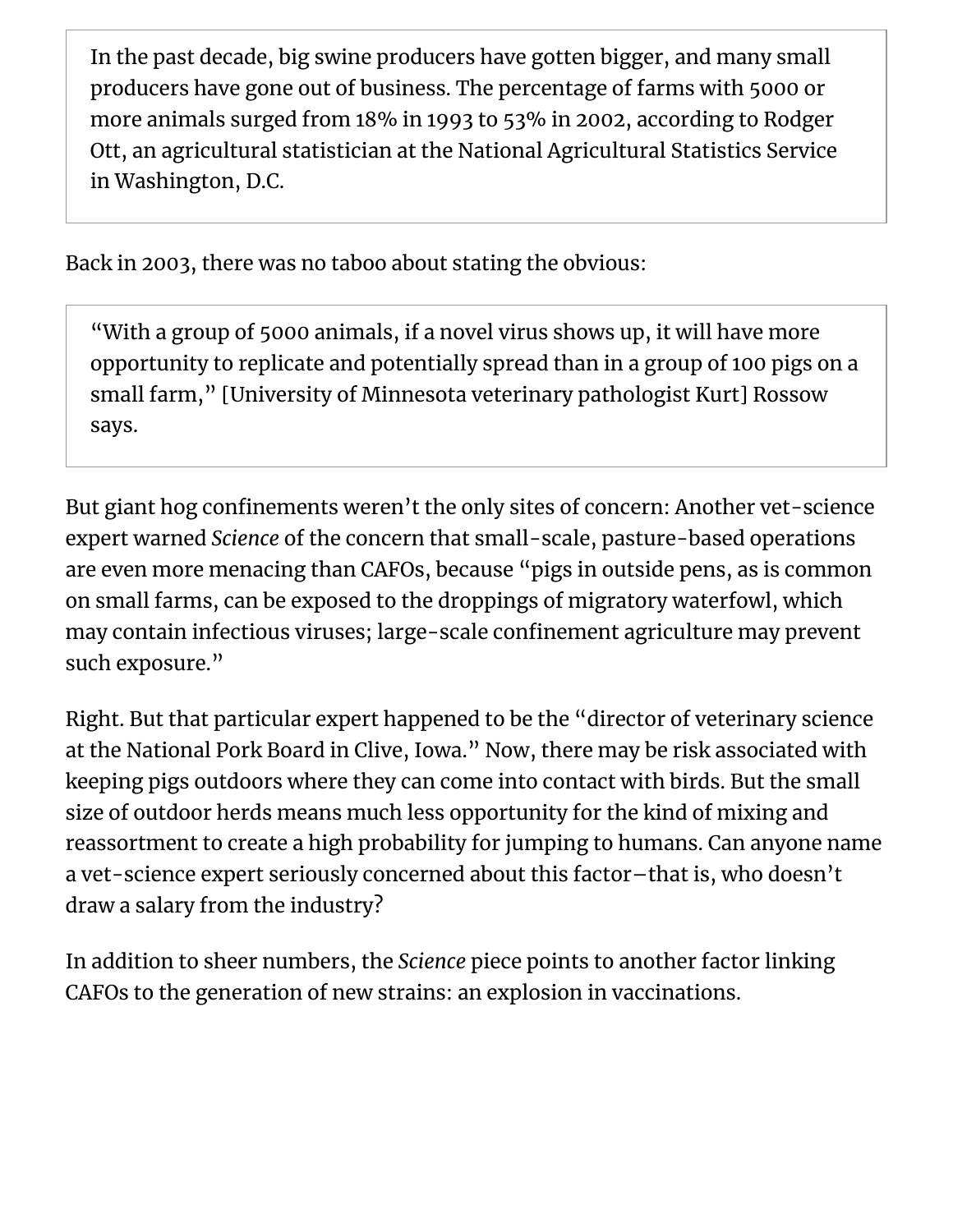In 1995, swine flu vaccination was so new that the National Swine Survey conducted by the United States Department of Agriculture didn't bother to assess its extent. … Today [i.e, back in 2003], more than half of all sows are vaccinated against both H1N1 and H3N2 viruses, says Robyn Fleck, a veterinarian at Schering-Plough, one of the nation's three producers of swine influenza vaccine.

All those vaccines created concerns of a treadmill effect-when all the pigs in a buiilding are vaccinated, only vaccine-resistent flu mutations can survive, creating a constant need for new vaccines. Already in 2003, *Science* reported, researchers were finding flu in vaccinated pigs. "Flu is also showing up in piglets thought to be protected by maternal antibodies passed on from vaccinated sows," the article states. Here's a choice bit:

Widespread vaccination may actually be selecting for new viral types. If vaccination develops populations with uniform immunity to certain virus genotypes, say H1N1 and H3N2, then other viral mutants would be favored. [Molecular virologist Richard] Webby suggests that the combination of avian polymerase genes generating errors in the genetic sequence and immunologic pressure from vaccination may be selecting for unique variants.

Now, that same virologist, Richard Webby, goes on argue that mass vaccination is important, drawbacks aside. The "benefits of vaccination outweigh this side effect," Webby told *Science*, because "If you can decrease the amount of virus, you can reduce the chances of interspecies transmission."

To me, this statement illuminates a gaping dilemma presented by industrial-scale hog farming: we're forced to choose between a vaccination treadmill, which reduces the incidence level of flu in CAFOs but predictably generates novel, vaccine-resistant strains; or not vaccinating at all, which would allow flu to run rampant among millions of hogs.

Even a veterinary expert for Schering-Plough, the pharmaceutical giant (now owned by Merck) with a large position in the swine-vaccine market, seemed a little concerned about the situation–not just the vaccine treadmill, but the whole game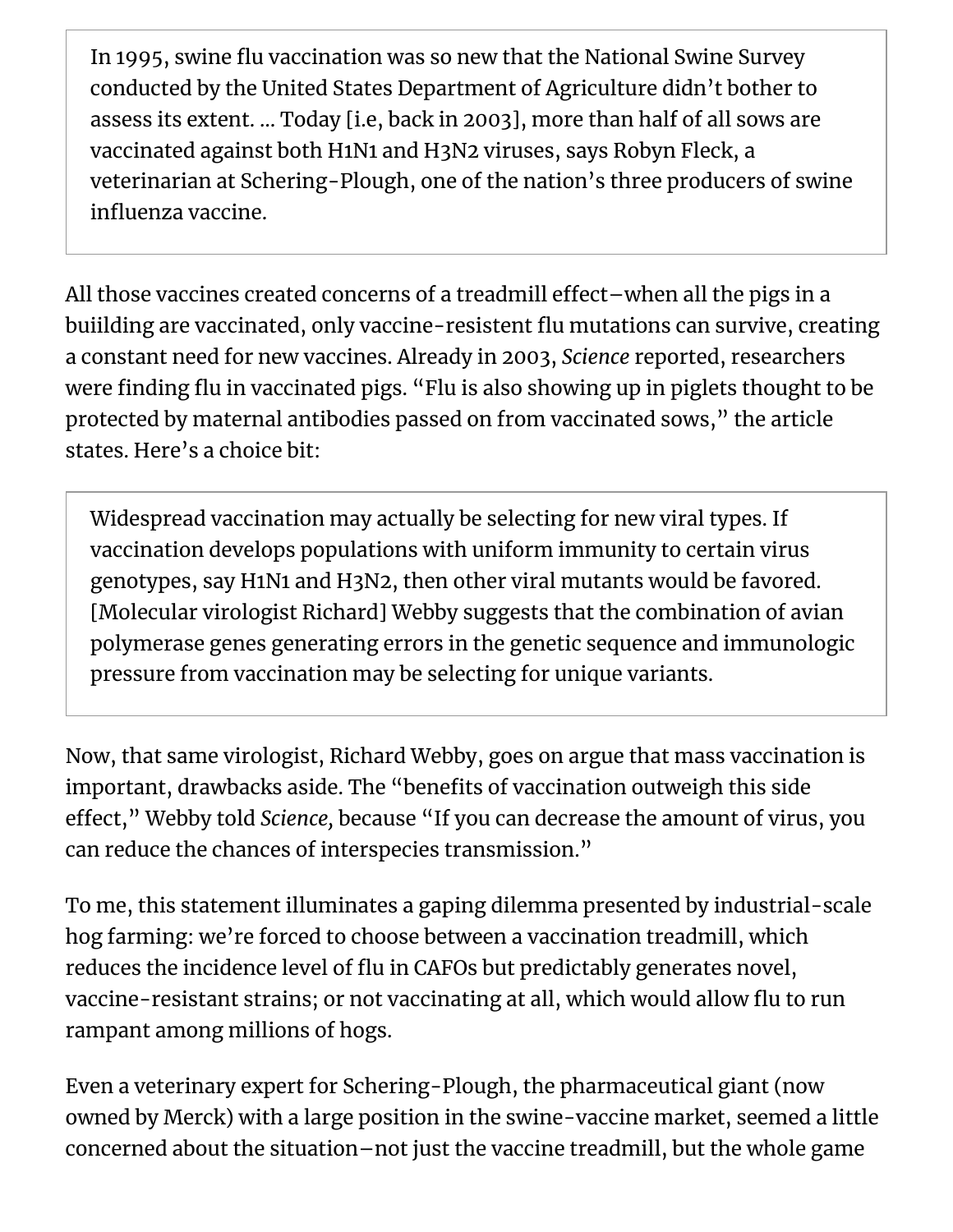of factory hog farming.

Schering-Plough veterinarian Terri Wasmoen acknowledges that vaccines "may be pressuring change." But she also notes that larger hog confinement operations and more shipping from state to state may play a role. **"We need epidemiological work to understand these issues, and there is no funding now," she says.** [Emphasis added.]

That last bit is jaw-dropping for several reasons. Here are two: 1) With a known and obvious public-health threat brewing, public-health authorities had zero political will to even muster funding to study it; and 2) a multi-billion-dollar pharmaceutical company was minting profits from a growing market it knew contained a serious public-health risk, yet could itself find "no funding" to research it.

Well, here we are, six years later. The scenario that scientists feared and predicted would unfold has unfolded: a novel strain of H1N1 has jumped to humans, and is now spreading rapidly. Scientists are now hoping the strain won't mutate into one that's more difficult to shake off. But as we know now, hope doesn't do much to stop the evolution of flu strains. There remains no large-scale effort to investigate CAFOs as engines of new swine flu strains–or even monitor them for infections.

"[T]here is no systematic monitoring of [human] populations where there may be interspecies transmission between humans, birds, and pigs," a CDC epidemiologist complained to *Science* six years ago, referring to the lack of monitoring of CAFO workers for infection. Amazingly, that remains true today.

Our political culture has proven itself incapable of challenging the multibilliondollar pork industry. But what about our media culture–the watchdogs who keep democratic society safe from unaccountable power?

As Foer says, nobody–besides him, me, and a few others–is talking about this link. The *Washington Post* made a game try a few weeks ago, but not before ludicrously taking pains to stress the "pathogen-free" nature of CAFOs.

(http://www.washingtonpost.com/wp-

[dyn/content/story/2009/10/25/ST2009102500523.html?sid=ST2009102500523\)](http://www.washingtonpost.com/wp-dyn/content/story/2009/10/25/ST2009102500523.html?sid=ST2009102500523)